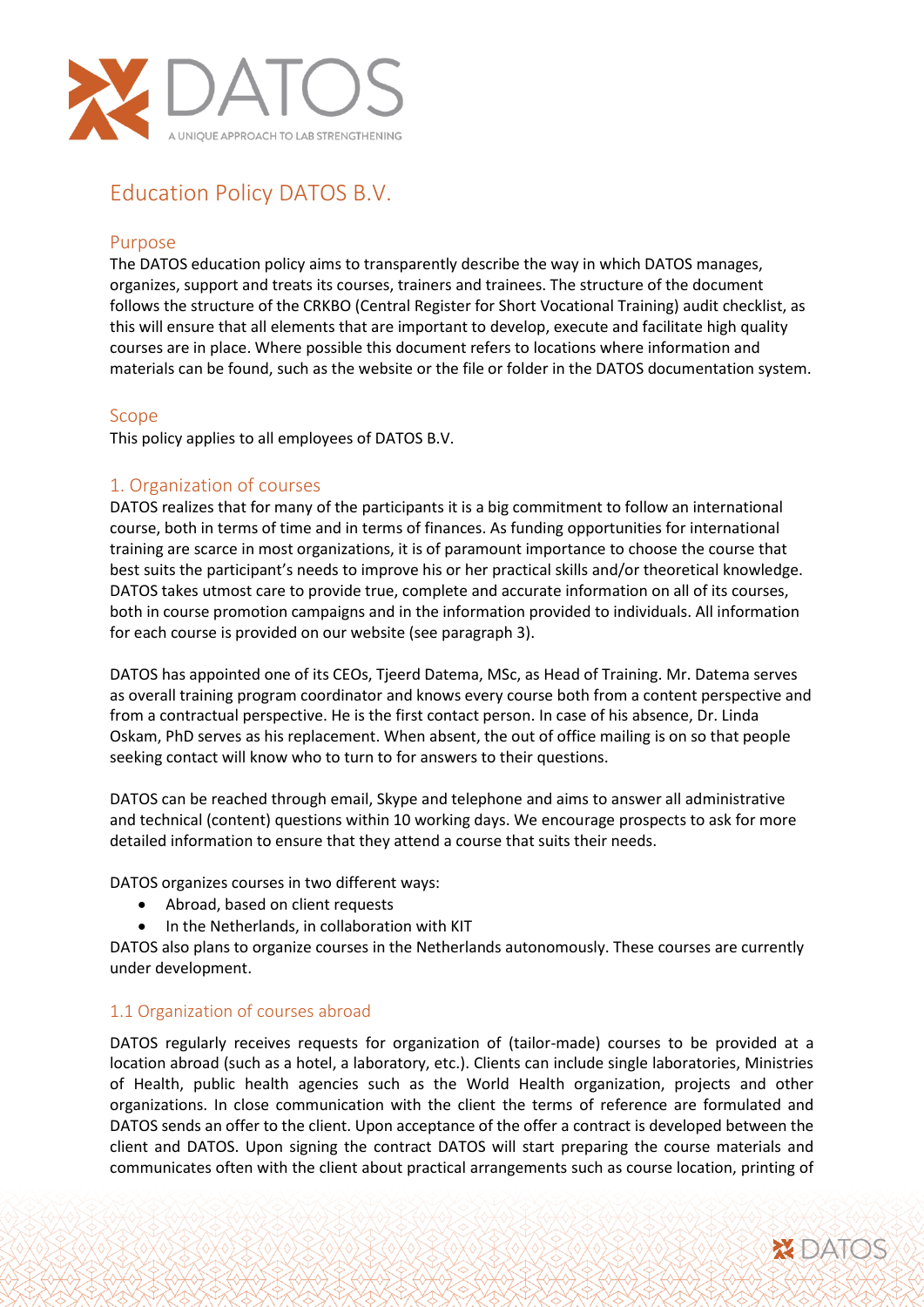materials, arrangement of tickets and visa, etc. After provision of the course DATOS drafts a report that will be sent to the client, together with the invoice.

#### 1.2 Organization of training in the Netherlands in collaboration with KIT

DATOS currently provides one course on regular basis for the Royal Tropical Institute (KIT): *Introduction to Laboratory Quality Management*. The registration process for this course goes through KIT: participants can apply to participate in the course by completing an online application form on the KIT website. Upon receiving an application, the applicant's skills and background are screened and when these meet the admission criteria, the person receives a pro-forma invoice from KIT. Upon reception of payment by KIT the person is accepted to the course and registration is confirmed to the participant. The participant will subsequently be supported by DATOS in arranging practical issues such as hotel accommodation and visa requests. The details and registration status of each interested person is registered in a database kept in Excel.

#### 1.3 Organization of training in the Netherlands by DATOS autonomously

DATOS plans to provide multiple short-courses in the Netherlands in the near future autonomously and/or in collaboration with other organizations. Persons can apply to participate in a specific course by completing an online form on the website of DATOS. Upon reception of the form the person's skills and background will be screened and when these meet the admission criteria for the specific course, DATOS will send the person a pro-forma invoice. Upon reception of the payment the person is accepted to the course and registration is confirmed to the participant. The participant will subsequently be supported by DATOS in arranging practical issues such as hotel accommodation and visa requests. The details and registration status of each interested person is registered in a database kept in Excel.

Two weeks preceding the start of the course the participants receive a practical information booklet by email. This booklet contains all the information needed to get around in The Netherlands, such as information about taxi's, public transport, money, food, drinking water, emergency numbers, and how to reach the course location. This book also contains a telephone number that participants can use to call one of the trainers in case of emergency.

#### 1.4 Course evaluation

Course evaluation schemes depend on the requirements of the donor but include at least an extensive evaluation at the end of each course.

At the end of each course extensive evaluation forms are handed out and participants are actively encouraged to not only provide praise (which is often a cultural practice), but also indicate points for improvement. Depending on the course, these evaluation forms will contain questions on content, organization and teachers and if applicable location, meals and social program. These evaluations are anonymous and are analyzed in detail during and after the course to ensure ad hoc or structural improvements as required.

Each course leads to a course report with action points based on the observations by the participants as well as by the trainers.

DATOS treats all information from its clients as confidential. Information will only be shared with other parties when the client agrees to this. This information sharing will mostly be in the form of bringing two external parties in contact with each other if DATOS thinks that this can be mutually beneficial. Detailed information can then be exchanged by the parties if they both feel that this is opportune.

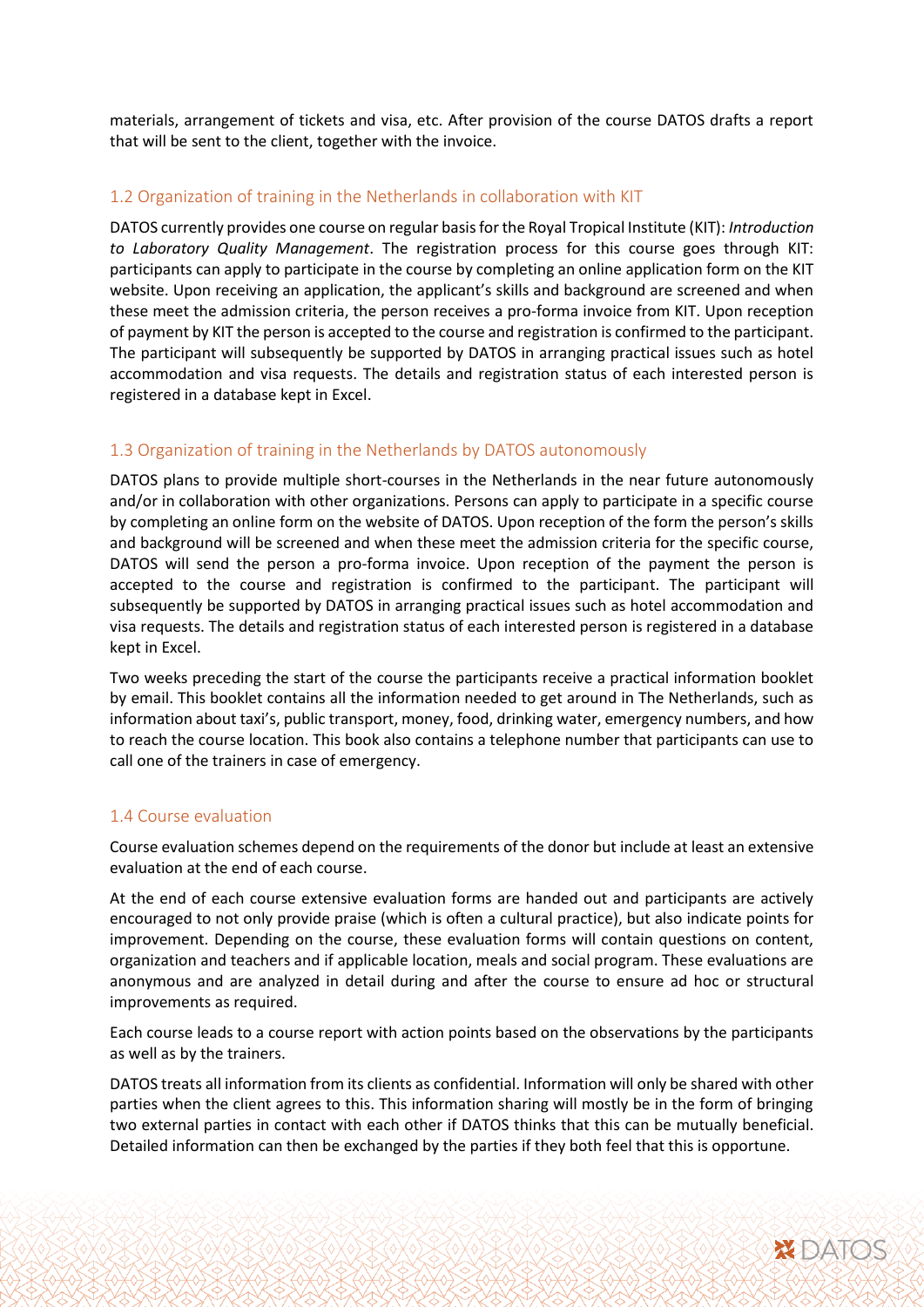During courses, especially when participants share concerns, challenges or other confidential information with each other, DATOS trainers always stress that anything that is said remains within the group and should be treated as confidential.

### 2. Trainers

DATOS currently has two trainers:

- Tjeerd Datema, MSc
- Linda Oskam, PhD

Tjeerd Datema and Linda Oskam are the founders and owners of DATOS and as such have designed the management and administrative structure and procedures of DATOS and thus know this by heart.

There are two scenarios for additional trainers:

- An additional trainer will be hired on a short term contract.
- An additional trainer will be an employee of DATOS.

In both cases, the suitability of the trainer will be assessed from both the technical (expertise) and the educational (training skills) perspective by the management of DATOS through CVs, interviews and/or observation of training sessions.

When a trainer is new to the course, a process of observation of the course by the new trainer followed by giving training under guidance of an experienced trainer will be followed.

For DATOS employees, continuous education to stay up to date with new developments (both technical and educational) will be regularly assessed and provided as required.

CVs of all trainers, that are updated at least quarterly, are available in the CV database of DATOS (folder DATOS+Projects/Acquisition/CVs).

#### 3. Promotion

As indicated in paragraph 1, DATOS considers providing accurate and complete information on courses of prime importance. The complete course catalogue can be found on the website: [https://datos](https://datos-advice.nl/what-2/laboratory%20training.html)[advice.nl/what-2/laboratory%20training.html.](https://datos-advice.nl/what-2/laboratory%20training.html) The course catalogue contains direct links to detailed course information. The information is provided according to a set structure:

- 1. Title of the course
- 2. Date and location
- 3. Introduction
- 4. Programme
- 5. Learning objectives
- 6. Who should participate?
- 7. Length of the course
- 8. Course fee
- 9. Accommodation (optional)

When interested, persons can request more information, or a quote, by completing a contact form on the website.

As indicated in paragraph 1: DATOS is planning to organize multiple short courses in the Netherlands autonomously or in collaboratrion with other organizations. These courses will be announced in mass mailings that will be sent to DATOS' contacts. These mailing will contain a link to the course catalogue on the website of DATOS and an email address that can be used to request more information.

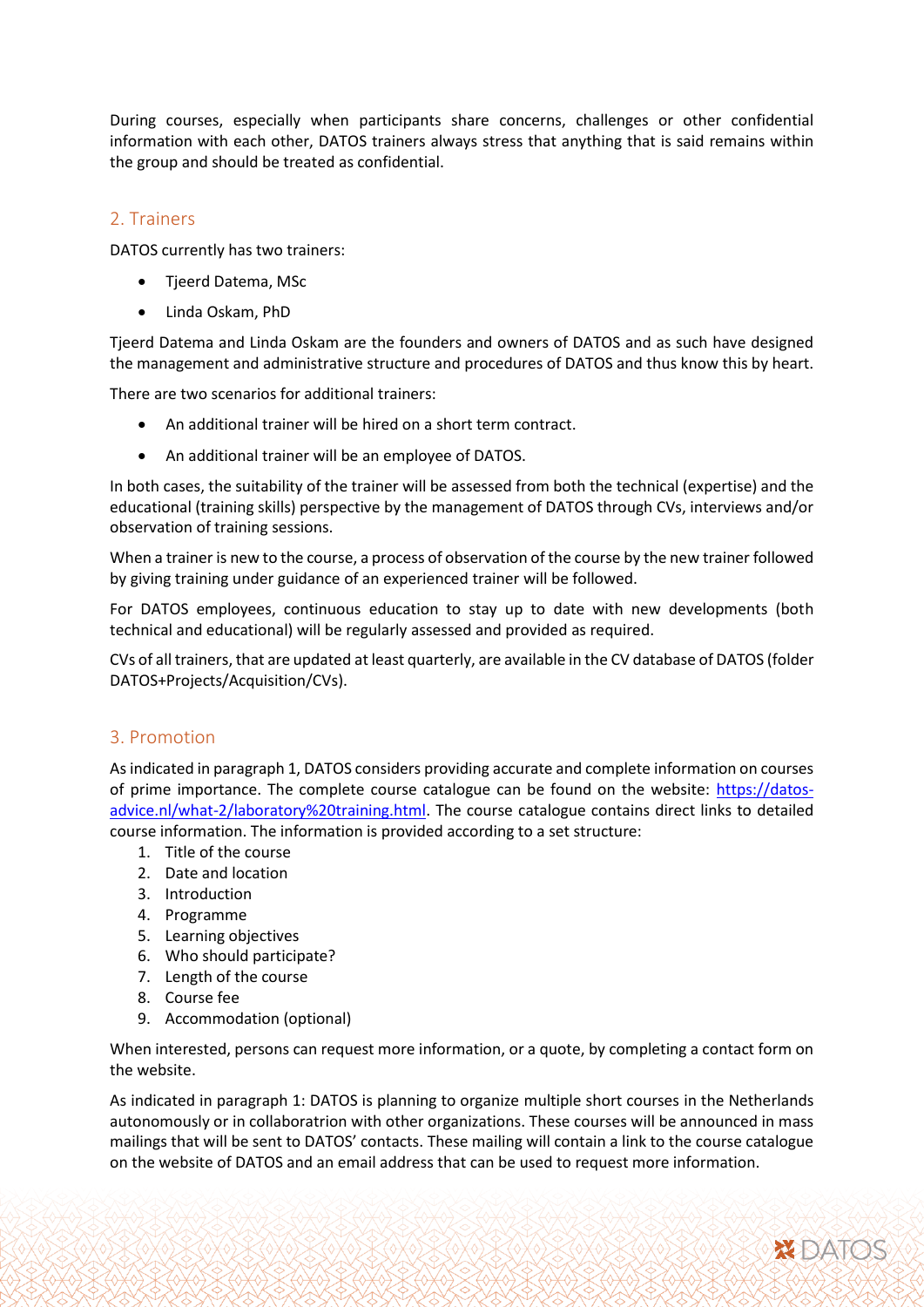DATOS currently provides one course on regular basis for the Royal Tropical Institute (KIT): *Introduction to Laboratory Quailty Management.* Information about this course is published both on the website of KIT and DATOS. KIT regularly sends mass-mailings to its contacts with information about this course. These emails contain links to the course information page on the website of KIT, and also includes a link to the website of DATOS, which also contains information about this course. The emails contain an email address that can be used to request more information about a specific course.

## 4. Contracts and general conditions

All contracts are based on the DATOS general conditions, which can be found on the website [\(http://datos-advice.nl/onewebmedia/General%20Conditions%20DATOS\\_v160606.pdf\)](http://datos-advice.nl/onewebmedia/General%20Conditions%20DATOS_v160606.pdf).

#### 4.1 Courses organized for individual participants in the Netherlands

Because all courses organized by DATOS in the Netherlands are short-courses with a maximum duration of one week, DATOS deems it unnecessary to make separate contracts with each participant. Instead, the pro-forma invoice contains terms for payment and reimbursement, including time frames for reimbursement. By making the payment the participant accepts these terms.

#### 4.2 Courses organized abroad

Upon acceptance of an offer by a client, a contract is developed in collaboration with the client. These contracts are usually developed by the client and reviewed and amended as appropriately by DATOS. The contracts include terms for payment and reimbursement, including time frames for reimbursement. Countersigned copies are kept in the DATOS folder with the relevant project number. The client receives a digital and/or hard copy of the contract.

## 5. Execution

All DATOS' courses are based on adult learning principles and include a variety of teaching methodologies such as lectures, group work, role playing, debate, individual assignments and assessments as appropriate. If a course is given as a training of trainers (ToT), specific attention will be paid to adult learning principles and microteaching sessions may be part of the course.

Course materials are made available to each participant in PDF format and/or as hard copy. Materials remain property of DATOS, unless this is otherwise arranged contractually with the client. This prevents the use of the slides with the DATOS logo directly by people who have not been approved by DATOS as trainers, which would compromise quality assurance. Templates and other documents, when applicable, are handed out as Word of Excel file for direct use by the participants in their own work. In case of Training of Trainers, DATOS makes available course materials (of the course for which the Training of Trainers was provided) to the participants without DATOS template/corporate design.

At the moment DATOS is not planning to develop e-learning or blended learning modules solely under its own name. If and when this is required, DATOS will seek collaboration with an experienced and reputable party that will be able to offer all the technical and e-learning requirements for these courses and will concentrate on the content of the module.

#### 6. Examinations

DATOS' courses may involve assignments, even final assignments, but do not involve examinations. Each participant will receive a certificate of attendance. To determine whether participants have gained knowledge from the course, pre- and post-tests are administered for each course.